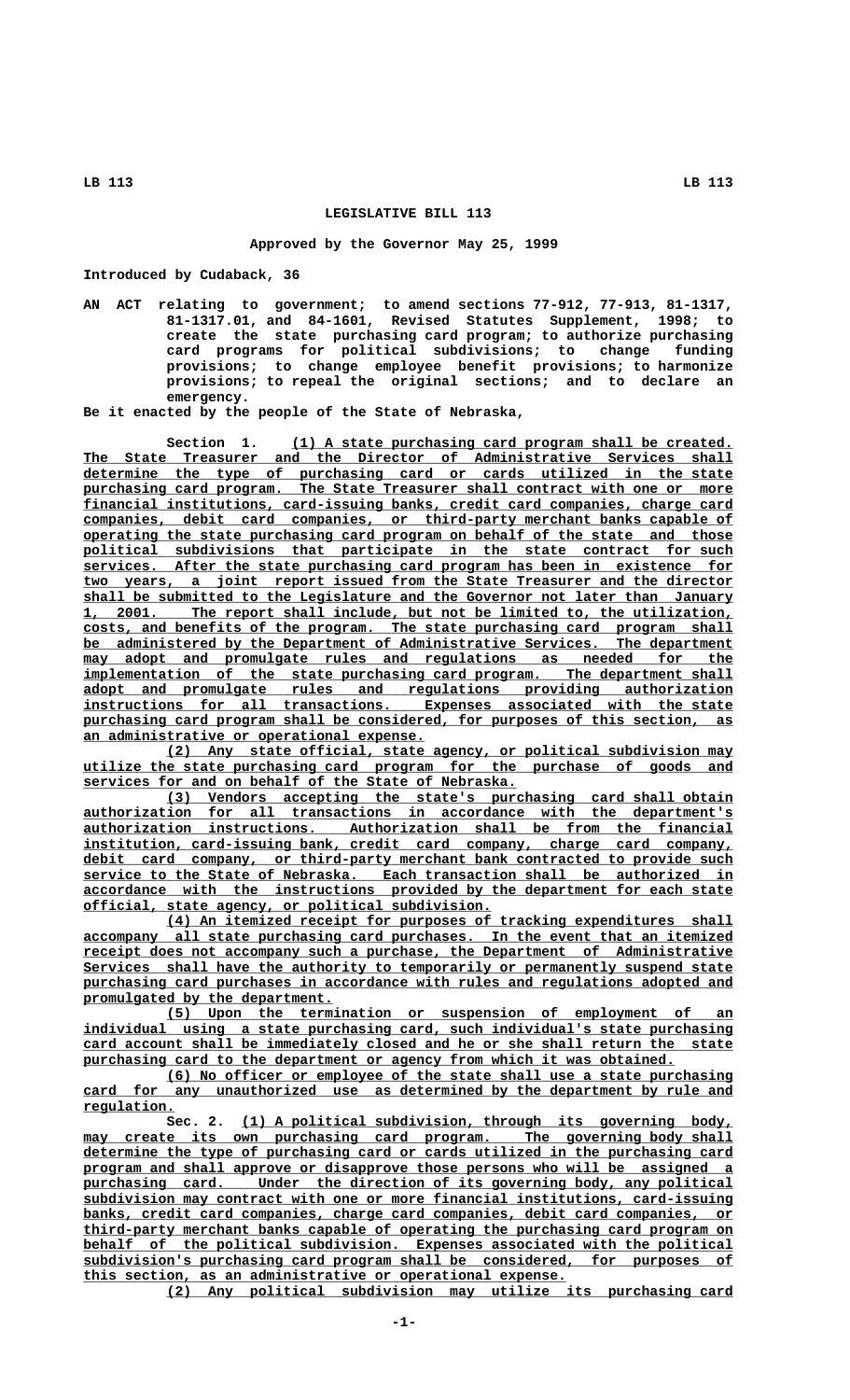**LB 113 LB 113**

 **\_\_\_\_\_\_\_\_\_\_\_\_\_\_\_\_\_\_\_\_\_\_\_\_\_\_\_\_\_\_\_\_\_\_\_\_\_\_\_\_\_\_\_\_\_\_\_\_\_\_\_\_\_\_\_\_\_\_\_\_\_\_\_\_\_\_\_\_\_\_\_\_\_\_\_\_\_\_ program for the purchase of goods and services for and on behalf of the political subdivision. \_\_\_\_\_\_\_\_\_\_\_\_\_\_\_\_\_\_\_\_\_\_**

 **\_\_\_\_\_\_\_\_\_\_\_\_\_\_\_\_\_\_\_\_\_\_\_\_\_\_\_\_\_\_\_\_\_\_\_\_\_\_\_\_\_\_\_\_\_\_\_\_\_\_\_\_\_\_\_\_\_\_\_\_\_\_\_\_\_\_\_\_ (3) Vendors accepting a political subdivision's purchasing card \_\_\_\_\_\_\_\_\_\_\_\_\_\_\_\_\_\_\_\_\_\_\_\_\_\_\_\_\_\_\_\_\_\_\_\_\_\_\_\_\_\_\_\_\_\_\_\_\_\_\_\_\_\_\_\_\_\_\_\_\_\_\_\_\_\_\_\_\_\_\_\_\_\_\_\_\_\_ shall obtain authorization for all transactions. Authorization shall be from \_\_\_\_\_\_\_\_\_\_\_\_\_\_\_\_\_\_\_\_\_\_\_\_\_\_\_\_\_\_\_\_\_\_\_\_\_\_\_\_\_\_\_\_\_\_\_\_\_\_\_\_\_\_\_\_\_\_\_\_\_\_\_\_\_\_\_\_\_\_\_\_\_\_\_\_\_\_ the financial institution, card-issuing bank, credit card company, charge card \_\_\_\_\_\_\_\_\_\_\_\_\_\_\_\_\_\_\_\_\_\_\_\_\_\_\_\_\_\_\_\_\_\_\_\_\_\_\_\_\_\_\_\_\_\_\_\_\_\_\_\_\_\_\_\_\_\_\_\_\_\_\_\_\_\_\_\_\_\_\_\_\_\_\_\_\_\_ company, debit card company, or third-party merchant bank contracted to** provide such service to the political subdivision. Each transaction shall be  **\_\_\_\_\_\_\_\_\_\_\_\_\_\_\_\_\_\_\_\_\_\_\_\_\_\_\_\_\_\_\_\_\_\_\_\_\_\_\_\_\_\_\_\_\_\_\_\_\_\_\_\_\_\_\_\_\_\_\_\_\_\_\_\_\_\_\_\_\_\_\_\_\_\_\_\_\_\_ authorized in accordance with the instructions provided by the political subdivision. \_\_\_\_\_\_\_\_\_\_\_\_**

 **\_\_\_\_\_\_\_\_\_\_\_\_\_\_\_\_\_\_\_\_\_\_\_\_\_\_\_\_\_\_\_\_\_\_\_\_\_\_\_\_\_\_\_\_\_\_\_\_\_\_\_\_\_\_\_\_\_\_\_\_\_\_\_\_\_\_\_\_ (4) An itemized receipt for purposes of tracking expenditures shall \_\_\_\_\_\_\_\_\_\_\_\_\_\_\_\_\_\_\_\_\_\_\_\_\_\_\_\_\_\_\_\_\_\_\_\_\_\_\_\_\_\_\_\_\_\_\_\_\_\_\_\_\_\_\_\_\_\_\_\_\_\_\_\_\_\_\_\_\_\_\_\_\_\_\_\_\_\_ accompany all purchasing card purchases. In the event that a receipt does not \_\_\_\_\_\_\_\_\_\_\_\_\_\_\_\_\_\_\_\_\_\_\_\_\_\_\_\_\_\_\_\_\_\_\_\_\_\_\_\_\_\_\_\_\_\_\_\_\_\_\_\_\_\_\_\_\_\_\_\_\_\_\_\_\_\_\_\_\_\_\_\_\_\_\_\_\_\_ accompany such a purchase, purchasing card privileges shall be temporarily or \_\_\_\_\_\_\_\_\_\_\_\_\_\_\_\_\_\_\_\_\_\_\_\_\_\_\_\_\_\_\_\_\_\_\_\_\_\_\_\_\_\_\_\_\_\_\_\_\_\_\_\_\_\_\_\_\_\_\_\_\_\_\_\_\_\_\_\_\_\_\_\_\_\_\_\_\_\_ permanently suspended in accordance with rules and regulations adopted and \_\_\_\_\_\_\_\_\_\_\_\_\_\_\_\_\_\_\_\_\_\_\_\_\_\_\_\_\_\_\_\_\_\_\_\_\_\_\_\_\_ promulgated by the political subdivision.**

 **\_\_\_\_\_\_\_\_\_\_\_\_\_\_\_\_\_\_\_\_\_\_\_\_\_\_\_\_\_\_\_\_\_\_\_\_\_\_\_\_\_\_\_\_\_\_\_\_\_\_\_\_\_\_\_\_\_\_\_\_\_\_\_\_\_\_\_\_ (5) Upon the termination or suspension of employment of an** individual using a purchasing card, such individual's purchasing card account  **\_\_\_\_\_\_\_\_\_\_\_\_\_\_\_\_\_\_\_\_\_\_\_\_\_\_\_\_\_\_\_\_\_\_\_\_\_\_\_\_\_\_\_\_\_\_\_\_\_\_\_\_\_\_\_\_\_\_\_\_\_\_\_\_\_\_\_\_\_\_\_\_\_\_\_\_\_\_ shall be immediately closed and he or she shall return the purchasing card to \_\_\_\_\_\_\_\_\_\_\_\_\_\_\_\_\_\_\_\_\_\_\_\_\_\_ the political subdivision.**

 **\_\_\_\_\_\_\_\_\_\_\_\_\_\_\_\_\_\_\_\_\_\_\_\_\_\_\_\_\_\_\_\_\_\_\_\_\_\_\_\_\_\_\_\_\_\_\_\_\_\_\_\_\_\_\_\_\_\_\_\_\_\_\_\_\_\_\_\_ (6) No officer or employee of a political subdivision shall use a \_\_\_\_\_\_\_\_\_\_\_\_\_\_\_\_\_\_\_\_\_\_\_\_\_\_\_\_\_\_\_\_\_\_\_\_\_\_\_\_\_\_\_\_\_\_\_\_\_\_\_\_\_\_\_\_\_\_\_\_\_\_\_\_\_\_\_\_\_\_\_\_\_\_\_\_\_\_ political subdivision purchasing card for any unauthorized use as determined** by the governing body.

**Sec. 3. Section 77-912, Revised Statutes Supplement, 1998, is amended to read:**

The Director of Insurance shall transmit fifty percent of **the taxes paid in conformity with Chapter 44, article 1, and Chapter 77, article 9, to the State Treasurer, forty percent of such taxes paid to the General Fund, and ten percent of such taxes paid to the Mutual Finance Assistance Fund promptly upon completion of his or her audit and examination and in no event later than May 1 of each year, except that:**

**(1) All fire insurance taxes paid pursuant to sections 44-150 and 81-523 shall be remitted to the State Treasurer for credit to the Fire Insurance Tax Fund;**

**(2) All workers' compensation insurance taxes paid pursuant to section 44-150 shall be remitted to the State Treasurer for credit to the Compensation Court Cash Fund; and**

**(3)** On August 1, 1996, and each August 1 thereafter through August **1, 1999, the State Treasurer shall transfer one hundred thousand dollars to the Nebraska Local Government Innovation and Restructuring Fund.**

**Sec. 4. Section 77-913, Revised Statutes Supplement, 1998, is amended to read:**

**77-913. The Insurance Tax Fund is created. The State Treasurer shall receive the funds paid pursuant to Chapter 77, article 9, and except as provided in sections 77-912 and 77-918 shall keep all money received in the Insurance Tax Fund. Any money in the fund available for investment shall be invested by the state investment officer pursuant to the Nebraska Capital Expansion Act and the Nebraska State Funds Investment Act.**

**Prior to June 1 of each year, the State Treasurer shall disburse or allocate all of the funds in the Insurance Tax Fund on May 1 of each year as follows:**

**(1) Ten percent of the total less one hundred thousand dollars for each of fiscal years 1997-98 through fiscal year 1999-00 shall be allocated to the counties proportionately in the proportion that the population of each county bears to the entire state, as shown by the last federal decennial census. The one hundred thousand dollars shall be allocated to the Nebraska** Local Government Innovation and Restructuring Fund on or before August 1,  **1999; \_\_\_\_**

(2)<del>(a) Until July 1, 1998, thirty percent of the total shall be</del> **allocated to incorporated municipalities proportionately in the proportion ————————— —— ———————————— —————————————— ——————————————— —— ——— —————————** that the population of each incorporated municipality bears to the total population of all incorporated municipalities, as determined by the last **federal decennial census; and ——————— ————————— ——————— ———**

**(b)** On and after July 1, 1998, thirty Thirty percent of the total **shall be allocated to the Municipal Equalization Fund; and**

**(3) Sixty percent of the total shall be allocated to the State Department of Education for distribution to school districts as equalization aid pursuant to the Tax Equity and Educational Opportunities Support Act as follows: The Commissioner of Education shall (a) include the amount certified by the State Treasurer pursuant to this section with the amount appropriated to the Tax Equity and Educational Opportunities Fund for distribution in the ensuing school fiscal year, (b) include such amounts in the state aid certified to each school district pursuant to section 79-1022, and (c) distribute such funds as equalization aid under the provisions of the act**